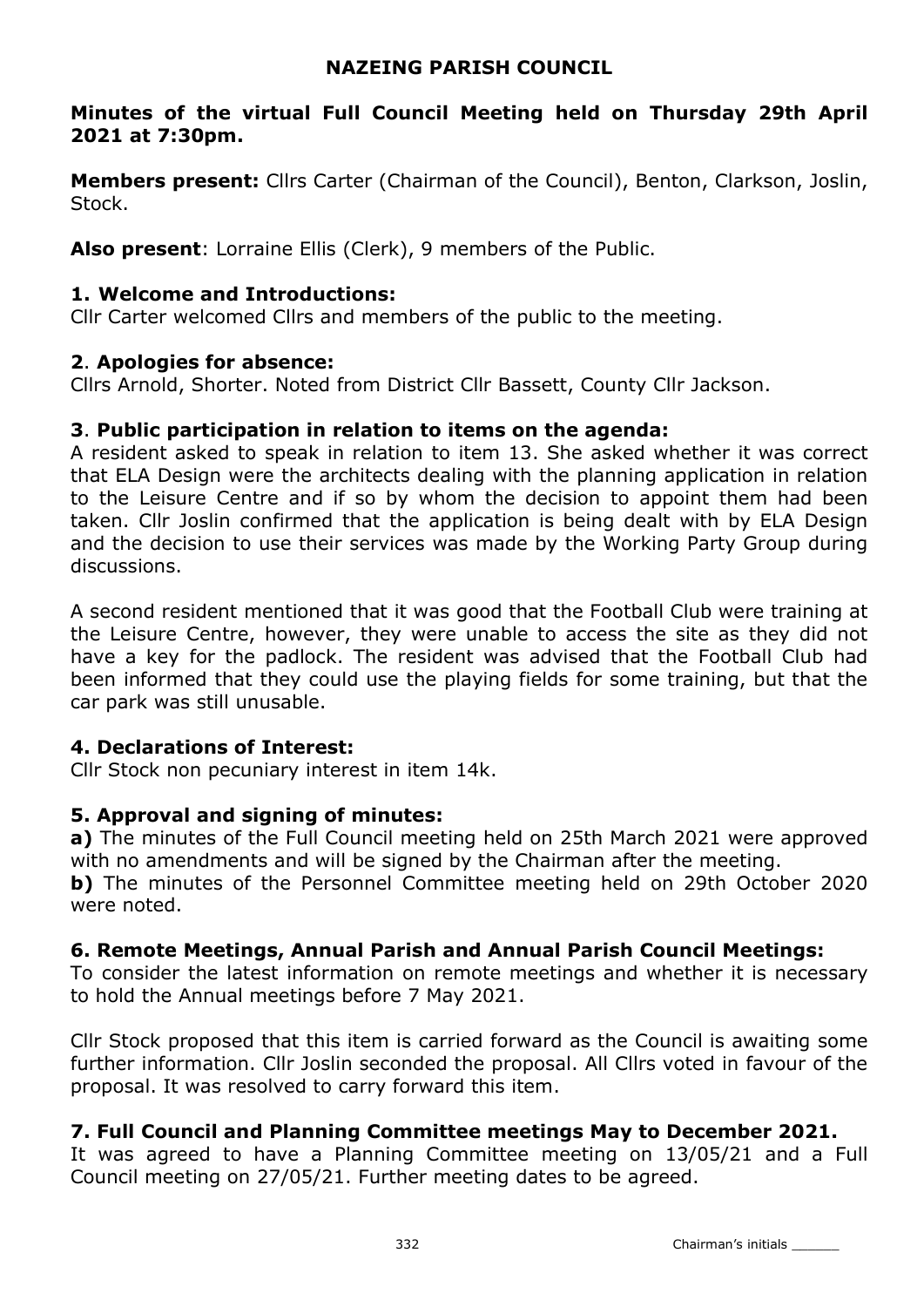# 8. Cllr Vacancies:

A Notice of Vacancies for Nazeing Parish Council is to be published on 30/04/21.

# 9. Financial Matters:

a) It was resolved to authorise:

i) Payments totalling £145,125.63

ii) Transfer of £150,000 between bank accounts.

The Financial Summary for April 2021 was approved and will be signed by the Chairman after the meeting. It was noted that Cllrs Carter & Stock (both authorised signatories on the bank account) will set up & approve direct credits this month.

# Action Cllrs Carter & Stock.

b) Cllr Joslin proceeded to provide a final statement following the completion of the Development Agreement with Liquid Living Developments Ltd in relation to Clayton Court (former Total Site). He referred to the previous Council meeting minutes of 25 March 2021 and item 8(e). Out of the proceeds of sale, it had been necessary for various outgoings and expenses to be paid. In particular VAT of £140,000.00, costs of utilities and legal fees. Cllr Joslin explained that the sum of approximately £343,000.00 remains outstanding in respect of the loan from the Public Works Loan Board obtained when the site was purchased. In order to give a true figure as to the amount of the net proceeds of sale it is necessary for the interest paid on the loan from the date of the Development Agreement until completion of the sale to be taken into account. Further it is imperative for the Council to decide whether or not to repay the loan or retain it for a future project. A detailed account relating to the sale will be posted on the Council's website in due course. In passing Cllr Joslin mentioned that the Nazeing Glassworks planning application was recently refused at District Development Committee Meeting, which has meant that the Parish Council and the community have lost out on a S106 contribution from the applicant.

c) There were no questions raised on the fourth quarterly budget report for 2020/21. The Clerk advised that there were no further budget overspends to report. Cllr Clarkson proposed that the report for 2020/21 is approved. Cllr Stock seconded the proposal. All Cllrs voted in favour of the proposal.

d) Due to the late issue of the fourth reconciliation and Trial Balance reports for 2020/21, Cllr Clarkson has been unable to review them. Cllr Stock proposed that this item is carried forward. Cllr Benton seconded the proposal. All Cllrs voted in favour of the proposal. It was resolved to carry forward this item, to a future meeting.

e) The Clerk asked that this item is carried forward, i.e. that the level of reserves (General and Earmarked Funds) to be carried forward to the next financial year is considered along with a review of the budget for 2021/22, due to the recent decisions by the Council. Cllr Stock proposed that this item is carried forward. Cllr Carter seconded the proposal. All Cllrs voted in favour of the proposal. It was resolved to carry forward this item, to a future meeting.

# 10. Clerks Report.

Report circulated before the meeting. No questions were raised.

# 11. Amenity Matters:

a) The noticeboard at Nazeing Glassworks has fallen apart and is unusable. The Clerk advised that no one had reported the broken noticeboard and prior to this, when residents were asked if they used the noticeboard or not, no responses were received. Cllr Stock suggested that it is removed and see if complaints are received. Cllr Benton asked if there was any requirement to have it there? The Clerk did not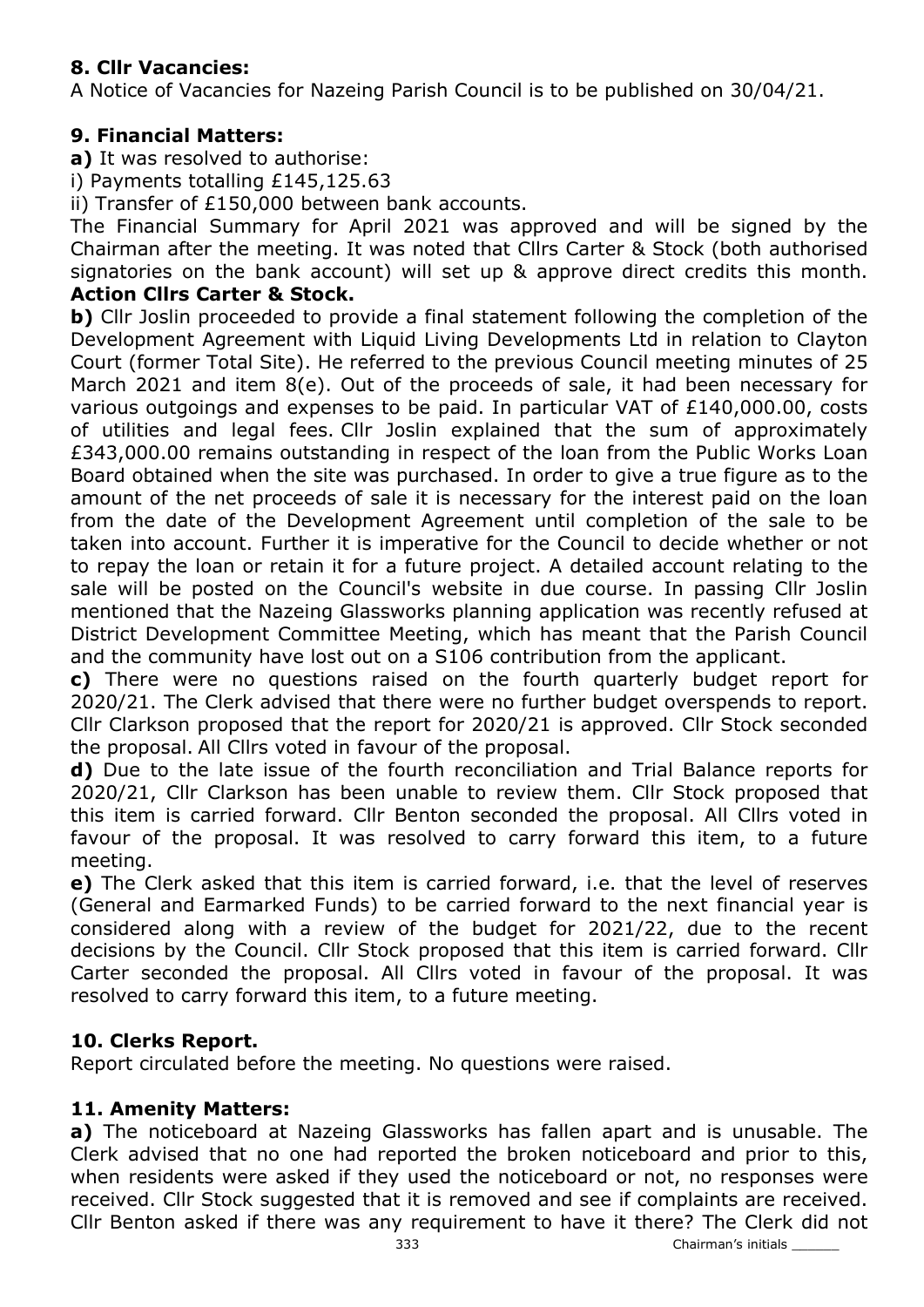believe so. Cllr Clarkson proposed that the noticeboard at Nazeing Glassworks is removed and if any complaints are received, the Council can re-consider and agree any further actions. Cllr Stock seconded the proposal. All Cllrs voted in favour of the proposal. It was resolved to remove the noticeboard at Nazeing Glassworks and if any complaints are received, the Council can re-consider and agree any further actions.

b) Litter at Elizabeth Close. The Clerk advised that litter picking is done weekly and that previously the Council had increased litter picking frequency over the school holidays. There was some brief discussion by the Cllrs. Cllr Stock then proposed that there is an extra litter pick each week during the school holidays of May half term and the 6-week break in July / August and the Council's groundsman can advise if there are any issues. Cllr Joslin seconded the proposal. All Cllrs voted in favour of the proposal. It was resolved to introduce an extra litter pick each week during the school holidays of May half term and the 6-week break in July / August.

# 12. Correspondence:

a) Epping Forest Foodbank, visit eppingforest.foodbank.org.uk for help & advice, details also on noticeboard and website. This was noted by the Council.

b) Cllr Joslin informed the Council that a letter had been received from Revd. Helen Gheorghiu Gould at the end of March which advised that the Nazeing Parochial Church Council (NPCC) had made a decision to seek an order for the closure of Nazeing churchyard on the grounds that they are running out of burial space in the next 3 years. Cllr Joslin believed that it is for the village and not the Parish Council to decide. Cllr Benton queried whether it is closing the churchyard or closed for burials only? Cllr Joslin responded by reading from the letter and that NPCC are closing the churchyard. Cllr Stock proposed that the Parish Council object to the closure of Nazeing churchyard. Cllr Clarkson seconded the proposal. All Cllrs voted in favour of the proposal. It was resolved that the Parish Council object to the closure of Nazeing churchyard. In addition, that a covering letter is produced, to allow residents to be aware & respond.

c) Harlow & Gilston Garden Town Stakeholder have Webinar Events on 17/05/21 or 24/05/21. Details to be re-sent to Cllrs, who need to advise by 07/05/21 should they want to attend.

## 13. Leisure Centre:

Cllr Carter advised that the planning application to demolish the building, for outline planning permission for a replacement building and to erect a suitable building in the car park area for use as a Parish office has been submitted to the District Council.

Regarding the drainage issue, Thames Water have replaced the damaged drain covers, however, unfortunately, they have still not cleared the blocked drain. Thames Water have either attended on site unannounced or have scheduled an appointment to carry out the work and then cancelled it, due to other emergency works.

The Council are planning to remove the tree stumps near the Leisure Centre and once the drainage issue is resolved, can arrange for the Heras fencing to be moved closer to the building. The Nazeing Youth Football Club are training back at the playing fields at the Leisure Centre.

Cllr Stock advised that the Parish office would be located in the car park and consequently, this would impact on available parking space. Cllr Clarkson said that currently there was no parking on the Leisure Centre site and that the replacement building included in the outline planning application would have toilets. Cllr Stock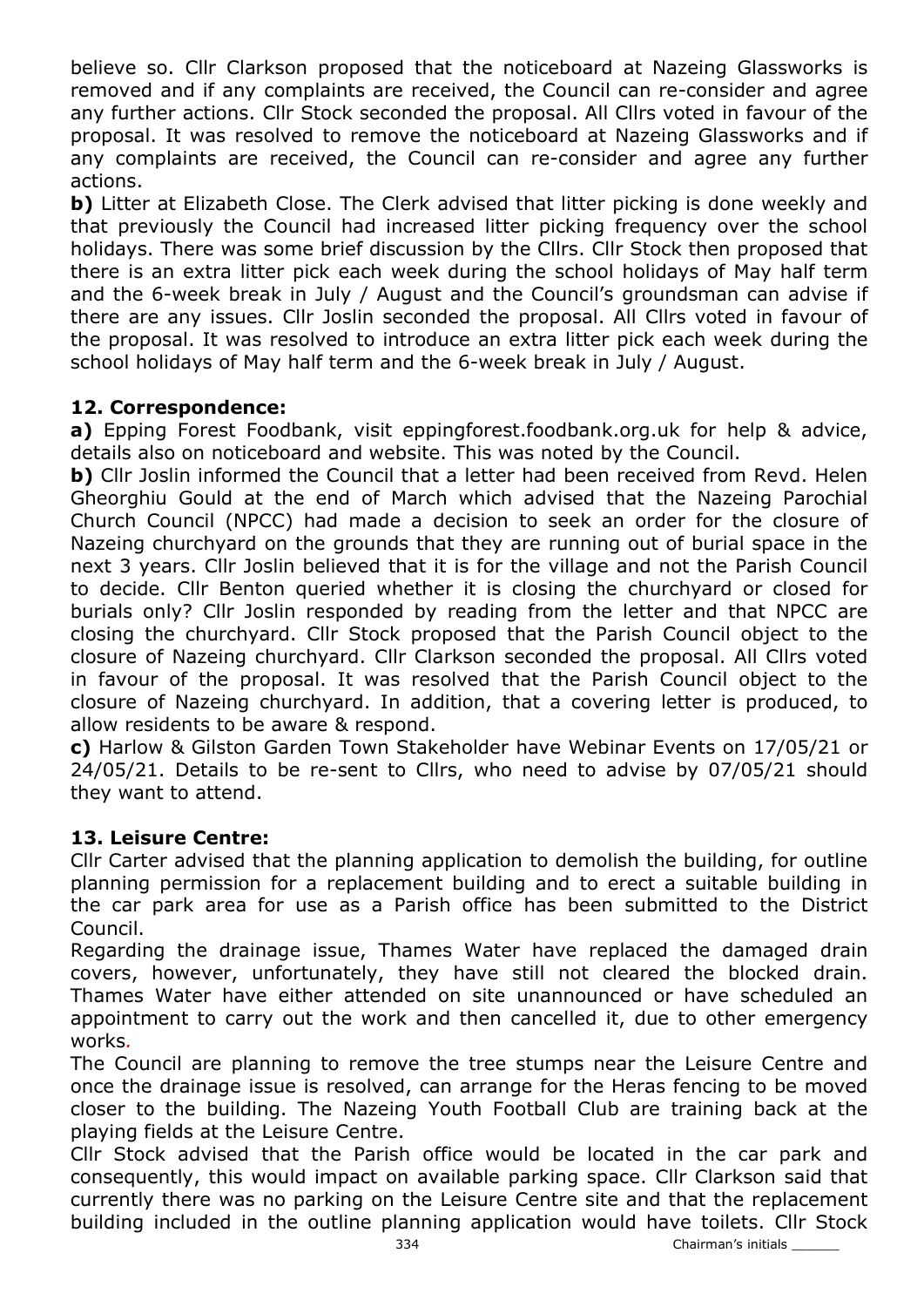reminded Cllrs that an outline application had been submitted in order to safeguard the authorised use of the site. He also reiterated that there was no parking on the Leisure Centre site and that the football club were aware and were looking at alternative parking arrangements.

# **14. Planning Applications:** The following applications were considered:<br>(a) Application No: EPF/0680/21 PN Officer: Caroline Brown

(a) Application No:  $EPF/0680/21$  PN Applicant Name: Stallan Nazeing Limited Location: Fernbank Nursery, Nazeing Road, Nazeing, Waltham Abbey, EN9 2JN

Proposal: Application to determine if Prior Approval is required for a proposed change of use of agricultural buildings to dwelling houses (C3)- proposed x5 no. dwellings (Revised application to EPF/2727/20).

Cllr Joslin informed the Council that the applicant had previously applied for Prior Approval and this is a resubmission of that application. Cllr Benton advised that a document he had read pointed towards a lack of services as they were agricultural buildings but that these services would be needed for residential dwellings. Cllr Joslin believed that there should be adequate services as they were glasshouses.

Cllr Joslin proposed that the Council do not object to the application. Cllr Stock seconded the proposal. Four Cllrs voted in favour of the proposal and one Cllr abstained.

#### Resolved – no objection.

(b) Application No: EPF/0027/21 Officer: Alastair Prince Applicant Name: Nazeing Common Cricket Club Location: Nazeing Common Cricket Club, Nazeing, Waltham Abbey, EN9 2DE

Proposal: Demolition of existing pavilion and replacement with a new, cricket pavilion.

The consensus of the Council was to support the application as it is an improvement on the current facility and would be beneficial for the community.

Cllr Joslin proposed to support the application, as it provides a facility to allow residents to exercise. Cllr Stock seconded the proposal. All Cllrs voted in favour of the proposal.

#### Resolved – to support the application, as it provides a facility to allow residents to exercise.

(c) Application No: EPF/0425/21 Officer: Zara Seelig Applicant Name: Mr Colin Bell Location: 82 Old Nazeing Road, Nazeing, Waltham Abbey, EN10 6RL

Proposal: New pitched roof to the outbuilding with a chimney.

Cllr Benton queried that the map was not showing any outbuilding in the garden. Cllr Stock had looked at the site and it does not appear to overlook any neighbours.

Cllr Stock proposed no objection. Cllr Carter seconded the proposal. All Cllrs voted in favour of the proposal.

#### Resolved – no objection.

(d) Application No: EPF/0441/21 **Officer:** Zara Seelig Applicant Name: Stuart Draper Location: Leadale, Nazeing Road, Waltham Abbey, EN9 2HY

Proposal: Erection of fence and carport. (Revised application to EPF/1626/20).

Cllr Joslin covered some of the details from the previous planning application and in particular Highways comments, which were that the proposed development would encroach onto the highway. Previously, the Council had had no objection to the original application.

Cllr Stock proposed no objection. Cllr Carter seconded the proposal. All Cllrs voted in favour of the proposal.

#### Resolved – no objection.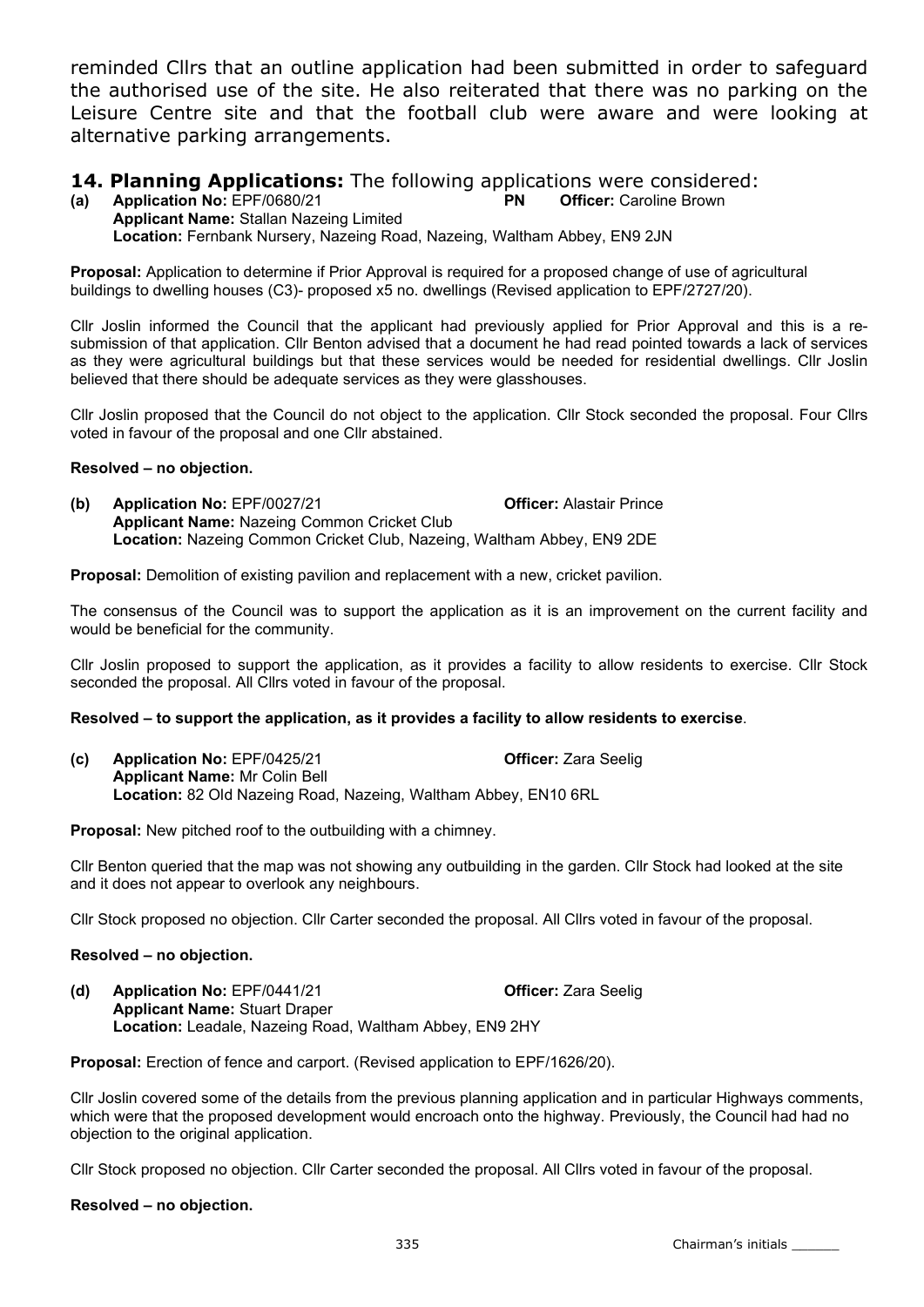(e) Application No: EPF/0638/21 Officer: Zara Seelig Applicant Name: Mr and Mrs Garwood Location: Park Cottage, Back Lane, Nazeing, Waltham Abbey, EN9 2RT

Proposal: Demolition of an existing outbuilding and the construction of ground and first floor extensions.

Cllr Joslin covered some of the details of the application.

Cllr Clarkson proposed no objection as the application improves the area. Cllr Benton seconded the proposal. All Cllrs voted in favour of the proposal.

#### Resolved – no objection.

(f) Application No: EPF/0646/21 **Officer:** Sukhvinder Dhadwar Applicant Name: Mr Pietro Di Maria Location: Presdale Farm House, Hoe Lane, Nazeing, Waltham Abbey, EN9 2RJ

Proposal: Erect one detached dwelling in place of the approved scheme of 3 terraced houses (EPF/0409/17). The detached dwelling will be on the same site and same footprint of the approved 3 terraced houses of EPF/0409/17. (Revised application to EPF/2135/20).

Cllr Joslin explained some of the details of the previous application and that the Council had had no objection when it was considered in October 2020. He continued by covering the District Council's reasons for refusal, which were inappropriate development within the Green Belt and that it would be of a design out of keeping with the character of the surrounding area.

Cllr Stock proposed no objection. Cllr Clarkson seconded the proposal. All Cllrs voted in favour of the proposal.

#### Resolved – no objection.

(g) Application No: EPF/0706/21 Officer: David Maguire Applicant Name: Mrs J Martin Location: Havenslea, Nazeing Common, Nazeing, Waltham Abbey, EN9 2SD

**Proposal:** Enlarged front porch. Single storey rear extension with new pitched roof across the proposed and existing rear extension. Pitched roof to be fitted with two heritage style roof windows. Amended rear first floor window arrangement. Three rear facing flat roof dormer windows to facilitate a loft conversion. (Revised application to EPF/2669/20).

Cllr Joslin informed the Council that they had no objection back in December 2020 when it was considered and he continued by covering the District Council's reasons for refusal, which were inappropriate development within the Green Belt and impact of the proposal on the character & appearance of the conservation area.

Cllr Benton proposed no objection. Cllr Clarkson seconded the proposal. All Cllrs voted in favour of the proposal.

#### Resolved – no objection.

(h) Application No: EPF/0604/21 Officer: Zara Seelig Applicant Name: Mr H Hasan Location: 23 North Street, Nazeing, Waltham Abbey, EN9 2NH

Proposal: Demolition of existing garage and conservatory and erection of single and two storey side and rear extensions incorporating integral garage and hip to gable roof.

Cllr Joslin believed that there is sufficient space beside the property for the proposed development and sufficient space for parking.

Cllr Clarkson proposed no objection as the development is not out of keeping with the street scene. Cllr Stock seconded the proposal. All Cllrs voted in favour of the proposal.

#### Resolved – no objection as the development is not out of keeping with the street scene.

(i) Application No: EPF/0822/21 Officer: Alastair Prince Applicant Name: Mr Mormenekse Location: Sedge Gate House, Sedge Green, Nazeing, Waltham Abbey, EN9 2PA

336 Chairman's initials \_\_\_\_\_\_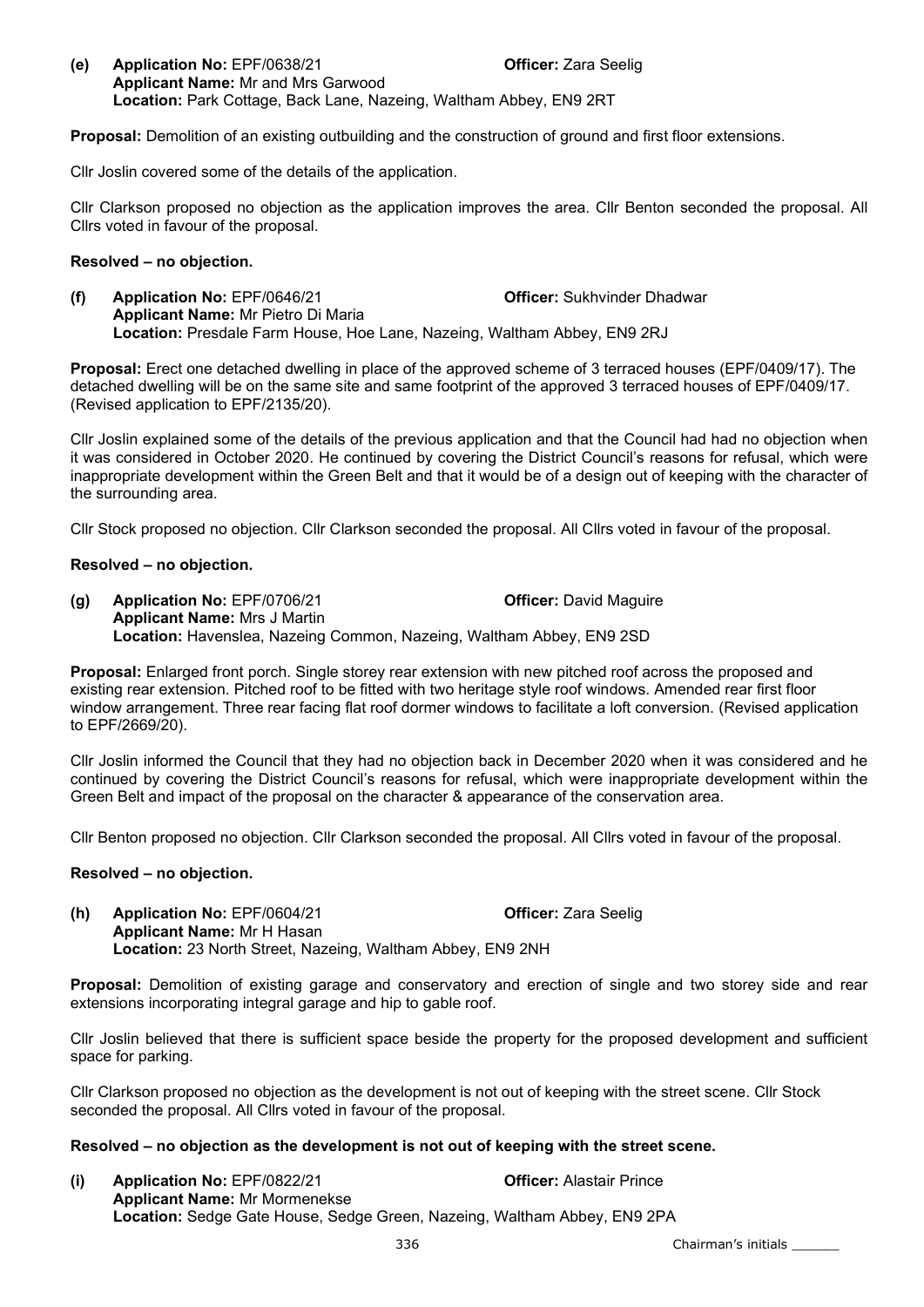Proposal: Single storey rear extension and raising of roof to facilitate additional floor.

Cllr Stock advised that the proposal is to raise the roof height by 1.5m and that this is not a significant increase.

Cllr Carter proposed no objection. Cllr Stock seconded the proposal. All Cllrs voted in favour of the proposal.

#### Resolved – no objection.

(j) Application No: EPF/0827/21 Officer: Alastair Prince Applicant Name: Mrs Samantha Curtis Location: 84 North Street, Nazeing, Waltham Abbey, EN9 2NW

Proposal: Rear dormer with Juliet balcony and lantern roof light to existing single storey extension.

No concerns were raised by the Council.

Cllr Stock proposed no objection. Cllr Clarkson seconded the proposal. All Cllrs voted in favour of the proposal.

#### Resolved – no objection.

(k) Application No: EPF/0865/21 Officer: Brendan Meade Applicant Name: Mrs Jackie Wilson Location: West Egg, Riverside Avenue, Nazeing, Waltham Abbey, EN10 6RB

Proposal: Proposed loft extension (Revised application to EPF/0060/21).

Cllr Joslin informed the Council that they had no objection when it was considered previously and he continued by saying that the revisions to the application have taken into account the reasons for the District Councils refusal of the application. Cllr Joslin then covered the reason for the District Councils refusal, which was due to the design and scale of the proposed roof, as it does not enhance the existing building.

Cllr Clarkson proposed no objection. Cllr Carter seconded the proposal. Four Cllrs voted in favour of the proposal. It was noted that Cllr Stock abstained from voting.

#### Resolved – no objection.

# These are provided for information only, EFDC do not normally accept comments on these applications.<br>(I) Application No: EPF/0597/21 **DRC** Officer: Sophie Ward Bennett

(I) Application No:  $EPF/0597/21$  DRC Applicant Name: Mr Martin O'Brien Location: Patience Cottage, Belchers Lane, Nazeing, Waltham Abbey, EN9 2SA

Proposal: Application for Approval of Details reserved by conditions 4"samples of the types and colours of the external finishes", 7"details of foul and surface water disposal ", 8" hard and soft landscape works" & 9"Tree Protection Plan Arboricultural Method Statement and site monitoring schedule" for EPF/2067/17. (Existing bungalow and annexes and other outbuildings to be replaced by 4 x 4 bedroom semi detached dwellings).

#### Resolved – no comment.

(m) Application No: EPF/0859/21 China Controller: Caroline Brown Applicant Name: Mr Robert Currell Location: Hillview, St Leonards Road, Nazeing, Essex, EN9 2HQ

Proposal: Prior approval for enlargement of dwelling by construction of additional floors.

Cllr Joslin covered the details of the planning application. Since it appeared that the application was made on the basis of Permitted Development rights, normally the Council would not comment and the development would proceed. A previous application had been granted consent but was subject to a condition, which was not acceptable to the Applicant's funders. Accordingly the Applicant requested a variation of the condition but this was refused.

Cllr Stock proposed that the Council requests that the District Council reconsiders it decision on the application for variation of the condition in order to avoid what would evidently be a most unsightly building being erected on the land. Cllr Carter seconded the proposal. All Cllrs voted in favour of the proposal.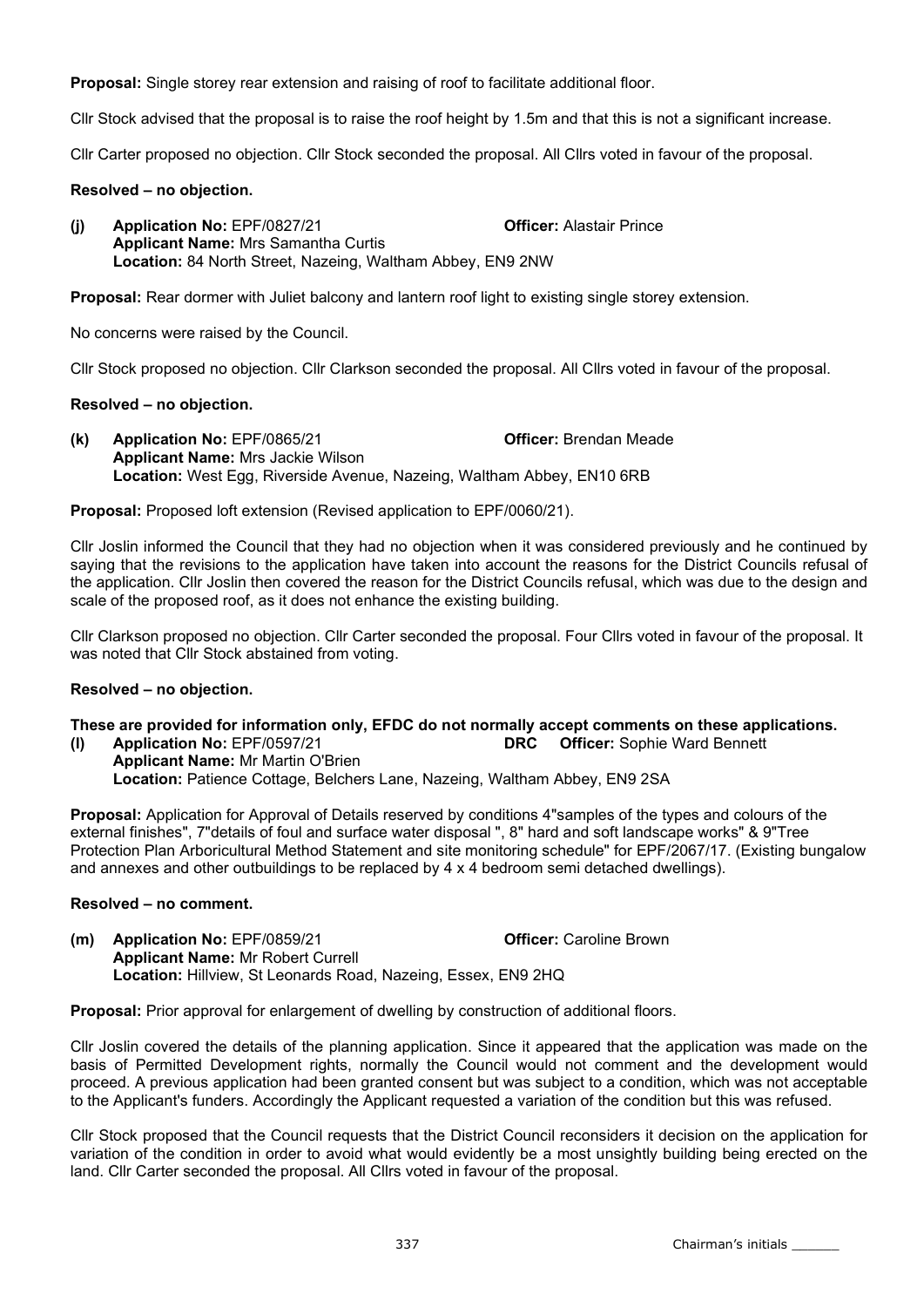Resolved - the Council requests that the District Council reconsiders it decision on the application for variation of the condition in order to avoid what would evidently be a most unsightly building being erected on the land.

(n) Application No: EPF/0724/21 CLD Officer: Sukhvinder Dhadwar Applicant Name: Mr & Mrs McMillan Location: Spencer House, Nursery Road, Nazeing, Waltham Abbey, EN9 2JF

Proposal: Application for a Lawful Development certificate for a proposed single storey rear extension & a new outbuilding.

#### Resolved – no comment.

(o) Application No: EPF/0738/21 DRC Officer: Sophie Ward Bennett Applicant Name: Mr T Higgs Location: Land adj Garden House, Laundry Lane, Nazeing, Waltham Abbey, EN9 2DY

Proposal: Application for approval of details reserved by condition 3 'Materials' condition 5 'Wheel Washing', condition 7 'Flood Risk Assessment', condition 8 'Foul Water Disposal', condition 11 'Water Calculation' and condition 12 'Electric Vehicle Charging Points' on planning permission EPF/1230/20 (Reserved matters application for demolition of existing garage and erection of dwelling using existing site access).

#### Resolved – no comment.

## 15. Application from Essex County Council (ECC):

The following application request from ECC was considered:

Application No: CC/EPF/42/21

**Proposal:** The removal of an existing temporary classroom and the construction of a permanent teaching block to accommodate 2no classrooms and associated ancillary accommodation. The provision of a new Multi Use Play Area (MUPA).

Location: Nazeing Primary School, Hyde Mead, Nazeing, Waltham Abbey EN9 2HS

Cllr Clarkson proposed that the Council fully support the application, the school children need the permanent classrooms and a secure environment for their education. Cllr Benton seconded the proposal. All Cllrs voted in favour of the proposal. It was resolved that the Council fully support the application, the school children need the permanent classroom and a secure environment for their education.

## 16. Planning Appeals:

The following appeals that have been linked by the Planning Inspectorate were considered:

a) Application No: EPF/2606/20 Officer: Alastair Prince Applicant Name: Mr J Evans Site Address: Orchard Leigh House, Nursery Road, Nazeing, Waltham Abbey, EN9 2JF Proposal: Application for a Lawful Development Certificate for existing use of a residential dwelling without compliance with agricultural tie.

Reason for Appeal: Against a Refusal Appeal Type: Public Inquiry and a site visit Reference APP/J1535/X/21/3272066 comments no later than 04/06/2021.

Cllr Stock proposed that the Council do not comment. Cllr Clarkson seconded the proposal. All Cllrs voted in favour of the proposal. It was resolved that the Council do not comment on the appeal.

b) Application No: EPF/2607/20 Officer: Caroline Brown Applicant Name: Mr J Evans Site Address: Messengers Nursery, Nursery Road, Nazeing, Waltham Abbey, EN9 2JF Proposal: Application for a Lawful Development Certificate for Existing use of site for storage or Distribution.

Reason for Appeal: Against a Refusal Appeal Type: Public Inquiry and a site visit Reference APP/J1535/X/21/3272068 comments no later than 04/06/2021.

Cllr Stock proposed that the Council do not comment. Cllr Clarkson seconded the proposal. All Cllrs voted in favour of the proposal. It was resolved that the Council do not comment on the appeal.